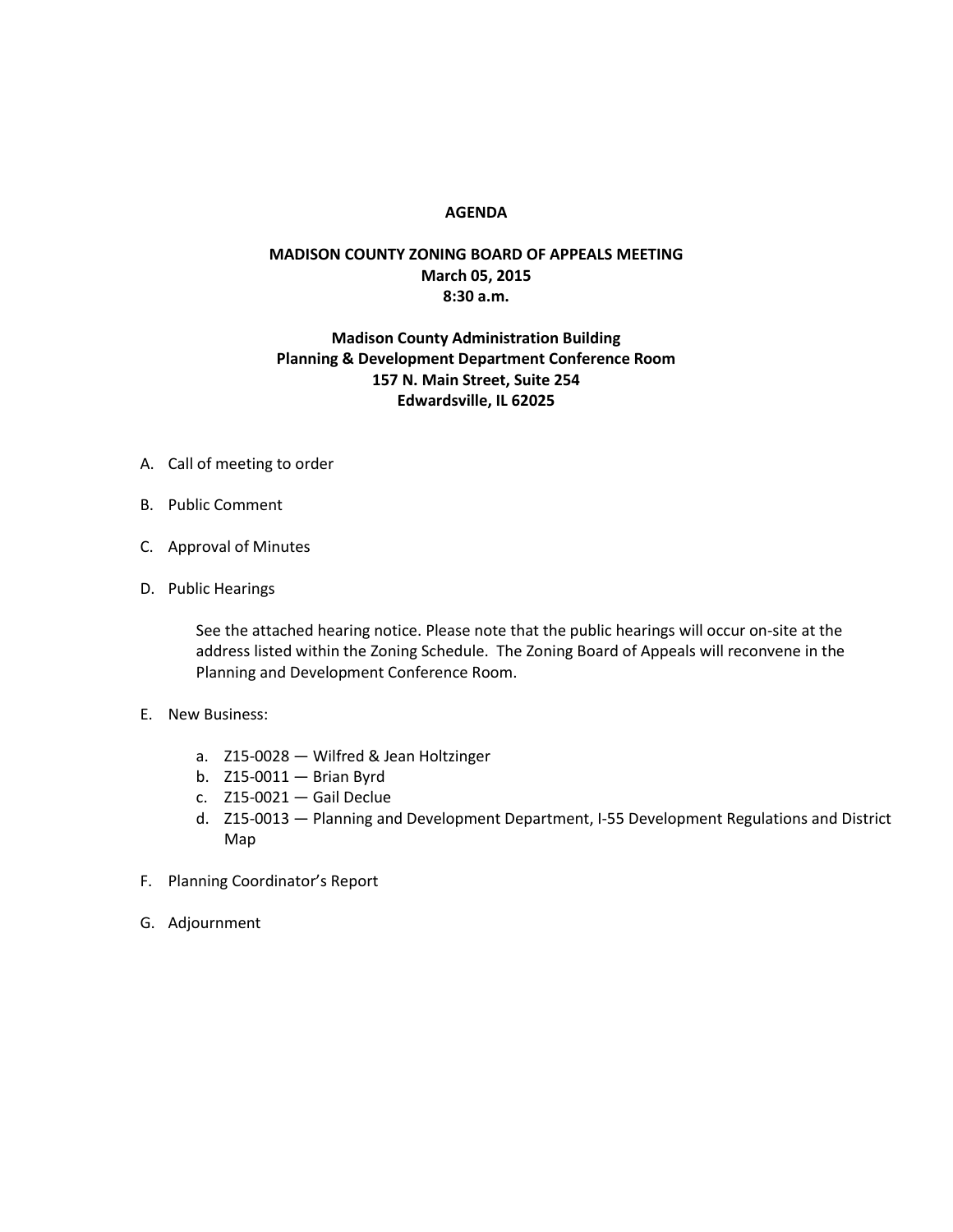## **PUBLIC HEARING NOTICE MADISON COUNTY ZONING BOARD OF APPEALS Thursday, March 5, 2015**

**If the weather is inclement to the point that the Board of Appeals cannot reach the site at the noted date and time, then this hearing will be rescheduled for the 6th day of March 2015, at the same time and location.**

**8:30 A.M. –** The Zoning Board of Appeals will meet in the Office of the Madison County Planning and Development Department and proceed to the sites of the scheduled public hearings. The applicants and interested parties are to meet the board at the *SITES.* All hearings are open to public comment.

**9:15 A.M.** – **File #Z15-0028** – Petition of Wilfred and Jean Holtzinger and Gary and Jacquelin Greene, owners of record, by Netemeyer Engineering, requesting Variances as per Article 93.023, Section B, Item 1 of the Madison County Zoning Ordinance in order to create a tract of land that will have 32.62 feet of road frontage instead of the required 40 feet. Also, to create a tract of land that will have 20 feet of property width instead of the required 150 feet. This is located in an Agricultural District in Saline Township, located on **Schuster Road,** Pocahontas, Illinois PPN#02-1-18-14-00-000-012.001 **(03)**

**9:50 A.M. – File #Z15-0011** – Petition of Brian Byrd, owner of record, requesting a Variance as per Article 93.051, Section A, Item 3, Subsection (b) of the Madison County Zoning Ordinance in order to locate a new accessory structure that will be 5.72 feet instead of the required fifteen (15) feet from the east property line. This is located in an Agricultural District within Jarvis Township, more commonly known as **2301 Timber Ridge Road,** Saint Jacob, Illinois PPN#09-1-22-03-00-000- 003.011 **(11)**

**11:10 A.M.** – **File #Z15-0021 -** Petition of Gail Declue, applicant and owner of record, requesting a Special Use Permit as per Article 93.025, Section G, Item 19 of the Madison County Zoning Ordinance in order to raise chickens and goats on the property. Also, a Variance as per Article 93.100 (B), Item (2) in order to have eleven (11) hens instead of the allowable five (5). Also, a Variance as per Article 93.025, Section H, Item 3 in order to have an accessory building in order to house horses that will be 19 feet from the east property instead of the required 50 feet. This located in a "R-1" Single Family Residential District within Collinsville Township, more commonly known as **380 Bethel Road**, Collinsville, Illinois PPN#13- 1-21-34-20-401-004 **(029)**

**11:45 A.M. – File #Z15-0029 –** Petition of Madison County Planning and Development requesting a text amendment to adopt the I-55 Development Regulations and District Map, which will apply to the properties within the attached map. The proposed Development Regulations will take place of the Madison County Zoning Ordinance for all new development within the planning area. The Development Regulations and District Map are available at <http://www.co.madison.il.us/Planning/I55CorridorPlan.shtml> or can be viewed physically at Madison County Planning and Development Department. The public hearing will occur in the Madison County Board Room, Room 203 of the Administration Building, located at 157 N. Main Street, Edwardsville, Illinois.

Ag March15/01